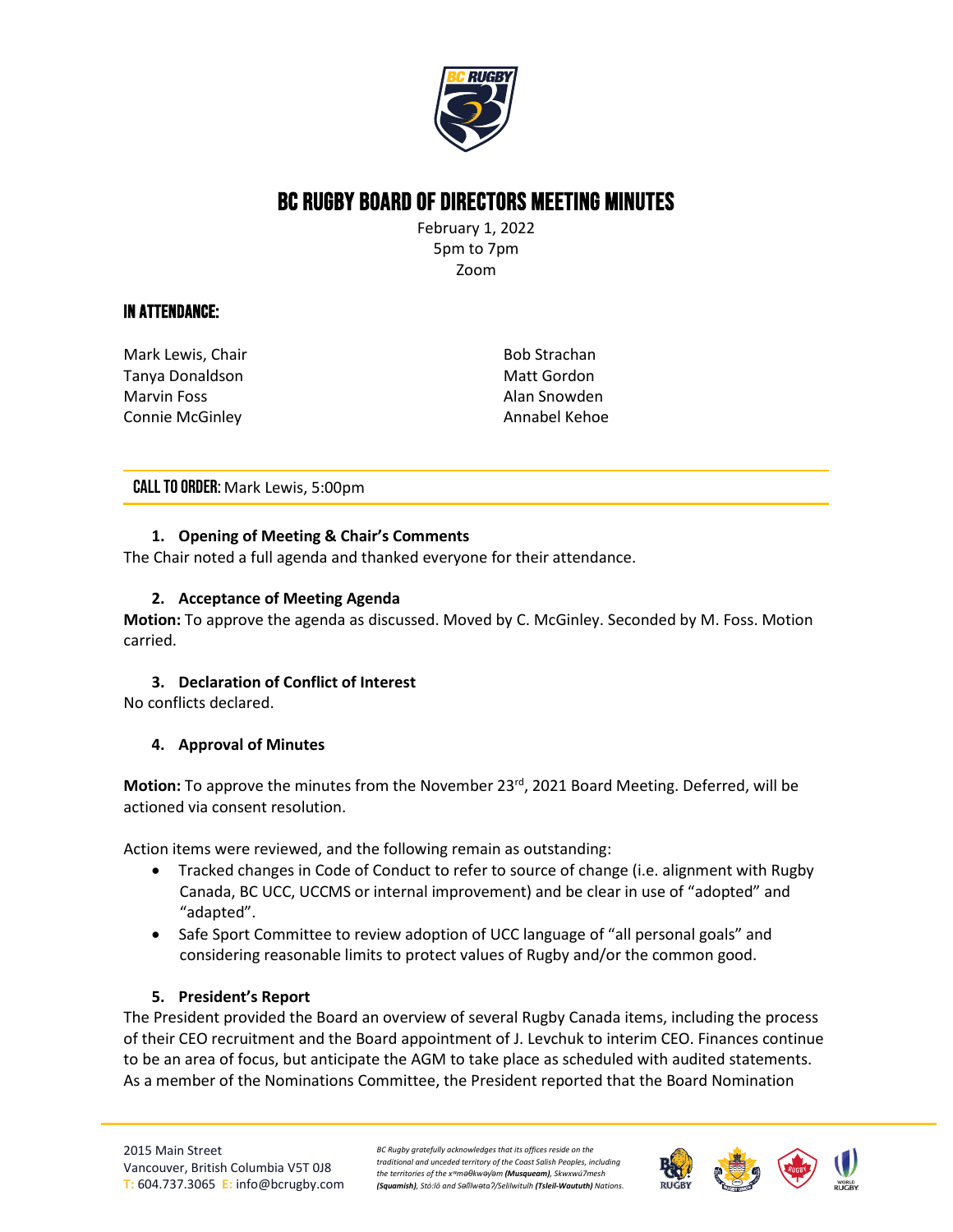

process is underway for the AGM with the Committee aiming to provide two nominees for consideration.

## **6. Vice-President (Finance) Report**

The Finance Committee, having met on January 24, present financial statements as at December 31, 2021 (materials circulated). The VP (Finance) spoke to the Statement of Financial Position, highlighting the high cash position due to several deferred revenues.

The CEO followed the VP (Finance) in providing the Board with details on the Statement of Operations, speaking to the variance reported, highlighting the decision to utilise the BC Amateur Sport League Fund to cover the cost of officiating for both age-grade and senior fall leagues.

Adjustments to Q4, including the removal of any planned activities around the now postponed HSBC Canada 7s Vancouver Tournament, were presented showing the improved projected year end position from what was budgeted. Cash flow forecasting shows the continuation of a high cash position.

**Motion:** To approve the Q3 Financial Statements as presented and as recommended by the Finance Committee. Moved by B. Strachan. Seconded by A. Snowden. Motion carried.

The VP (Finance) updated the Board on the initiation meeting with the appointed auditors and the timeline that will be followed.

## **7. Vice-President (Internal) Report**

The VP (Internal) provided the Board an overview of the process and information considered by the Governance Committee in considering a membership application from the Powell River Otago Rugby Club.

**Motion**: To approve Delegate Voting Membership for Powell River Otago Rugby Club as recommended by the Governance Committee. Moved by T. Donaldson. Seconded by C. McGinley. Motion carried.

The VP (Internal) thanked the Board for completing the updated skill matrix ahead of a Board Recruitment process that will aim to fill all seats available at this year's AGM. A nomination process is still be designed and implemented but propose to take a targeted approach this year to address skill and demographic needs. This will still include recruitment from the community, particularly from Committees, but will look to utilise third-party agencies to support that recruitment.

The VP (Internal) thanked the many Directors that attended the Strategic Plan Focus Groups last week, and the Board have been provided collated results from the community survey. Over 500 respondents answered most questions, of which over 40% respondents indicated their most prominent role with Rugby is as a player, and 20% as a parent/guardian of a player(s).

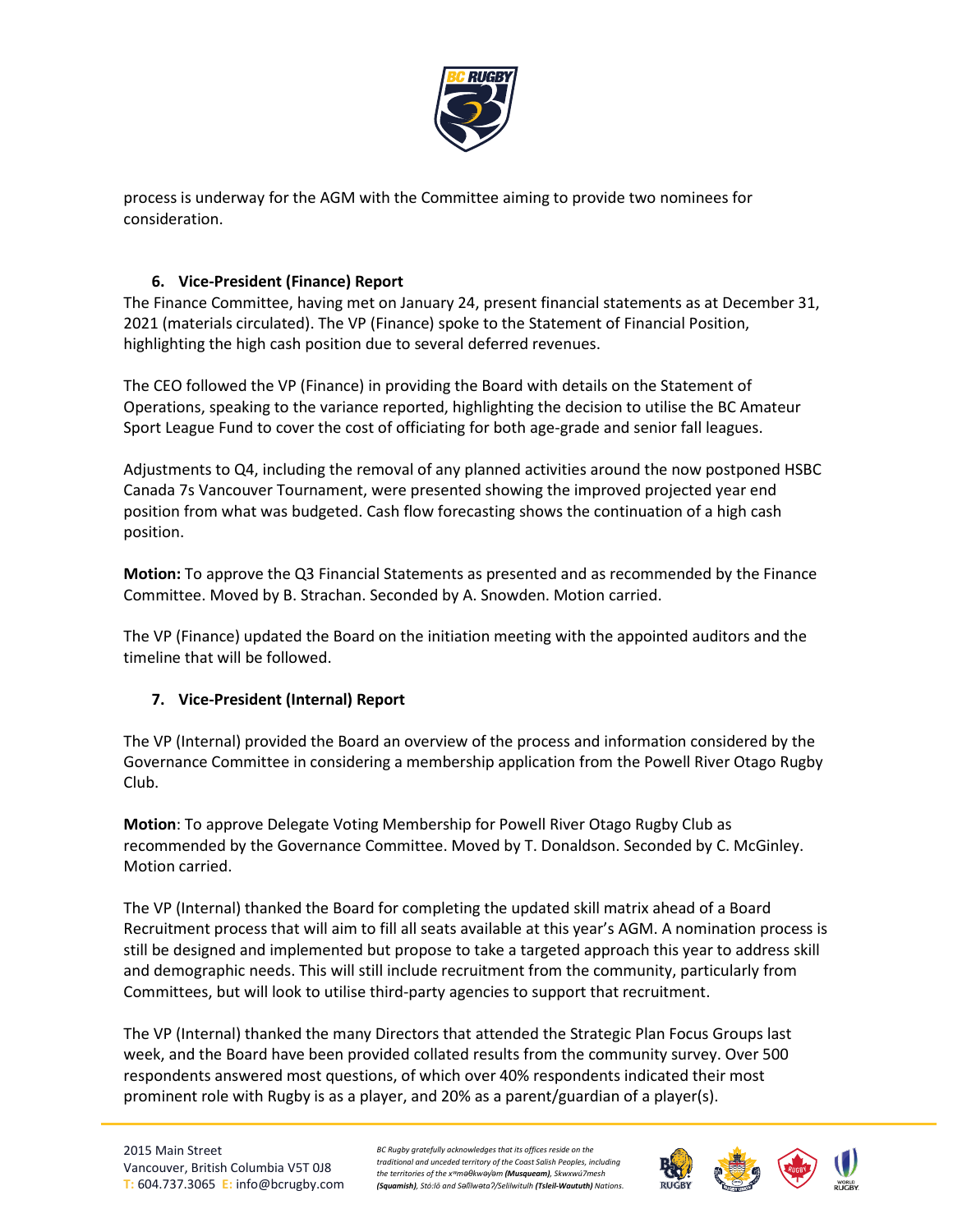

**ACTION:** The Chair requested the Board to access the survey results, as an important task to complete.

The Directors discussed the direction of the Strategic Plan, and the need to balance the role of the organization to support the Member Organizations (i.e. Clubs) while meeting our obligations in providing a high performance pathway to national programs.

It was agreed that the Board required an additional meeting to the current schedule to focus on Strategic Plan.

## **8. Safe Sport Committee Report**

Tabled. The Committee has not yet met in 2022.

#### **9. Hall of Fame Committee**

**Motion**: To approve Todd Pritchard as a (7<sup>th</sup>) member of the Committee. Moved by C. McGinley. Seconded by M. Lewis. Motion carried.

A nomination process will be announced shortly to have a Hall of Fame induction event in June 2022. The Board will be presented with the list of nominees for approval.

**ACTION:** The President and C. McGinley to collaborate on providing a Letter of Support for a Victoria Sports Hall of Fame nomination.

## **10. CEO Report**

The CEO provided an update on how the spring season is fairing through both weather and covid restrictions.

The CEO shared with the Board the level of harassment staff are currently receiving regarding the vaccine mandate, predominately via email but a group of 5 ppl did try to access the staff at their Vancouver offices. The staff were kept safe due to WeWork staff responding quickly, and onsite security staff handling the situation. It's believed these ppl are not members of BC Rugby.

The Board then discussed how BC Rugby's COVID Mandatory Vaccine Policy is keeping in step with how the proof of vaccination is being managed at a Provincial level, including changes to definitions of 'full vaccination'. The Board discussed the added risks of our contact sport, the ad hoc application of current PHOs to sport delivery, high performance teams needing to show proof of vaccination to participant in National competitions (i.e. Canada Summer Games), logistical implementation, and nuances for under 12 participants and rugby programming for this younger group.

**Motion:** To amend the BC Rugby COVID Mandatory Vaccination Policy to mirror the current, applicable BC Public Health Orders. Moved by A. Snowden. Seconded by C. McGinley. Motion defeated.